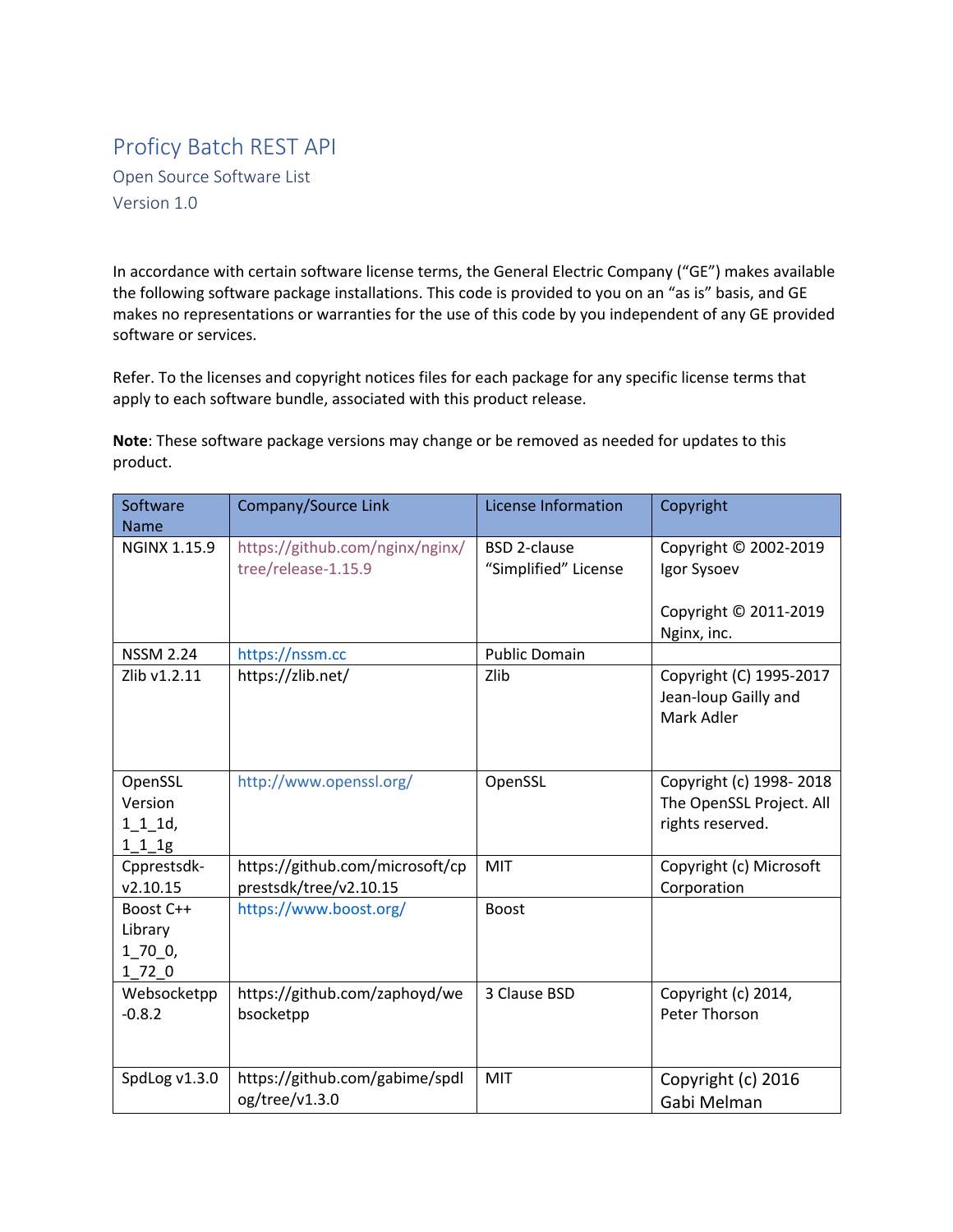## NGINX

/\*

- \* Copyright (C) 2002-2019 Igor Sysoev
- $*$  Copyright (C) 2011-2019 Nginx, Inc.
- \* All rights reserved. \*
- \* Redistribution and use in source and binary forms, with or without
- \* modification, are permitted provided that the following conditions
- \* are met:
- $* 1.*$
- $* 2.*$

Redistributions of source code must retain the above copyright notice, this list of conditions and the following disclaimer. Redistributions in binary form must reproduce the above copyright notice, this list of conditions and the following disclaimer in the documentation and/or other materials provided with the distribution.

\* \*

- \* THIS SOFTWARE IS PROVIDED BY THE AUTHOR AND CONTRIBUTORS ``AS IS'' AND
- \* ANY EXPRESS OR IMPLIED WARRANTIES, INCLUDING, BUT NOT LIMITED TO, THE
- \* IMPLIED WARRANTIES OF MERCHANTABILITY AND FITNESS FOR A PARTICULAR PURPOSE
- \* ARE DISCLAIMED. IN NO EVENT SHALL THE AUTHOR OR CONTRIBUTORS BE LIABLE
- \* FOR ANY DIRECT, INDIRECT, INCIDENTAL, SPECIAL, EXEMPLARY, OR CONSEQUENTIAL
- \* DAMAGES (INCLUDING, BUT NOT LIMITED TO, PROCUREMENT OF SUBSTITUTE GOODS
- \* OR SERVICES; LOSS OF USE, DATA, OR PROFITS; OR BUSINESS INTERRUPTION)
- \* HOWEVER CAUSED AND ON ANY THEORY OF LIABILITY, WHETHER IN CONTRACT, STRICT
- \* LIABILITY, OR TORT (INCLUDING NEGLIGENCE OR OTHERWISE) ARISING IN ANY WAY
- \* OUT OF THE USE OF THIS SOFTWARE, EVEN IF ADVISED OF THE POSSIBILITY OF
- \* SUCH DAMAGE. \*/

### Zlib

/\* zlib.h -- interface of the 'zlib' general purpose compression library version 1.2.11, January 15th, 2017

Copyright (C) 1995-2017 Jean-loup Gailly and Mark Adler

 This software is provided 'as-is', without any express or implied warranty. In no event will the authors be held liable for any damages arising from the use of this software.

Permission is granted to anyone to use this software for any purpose,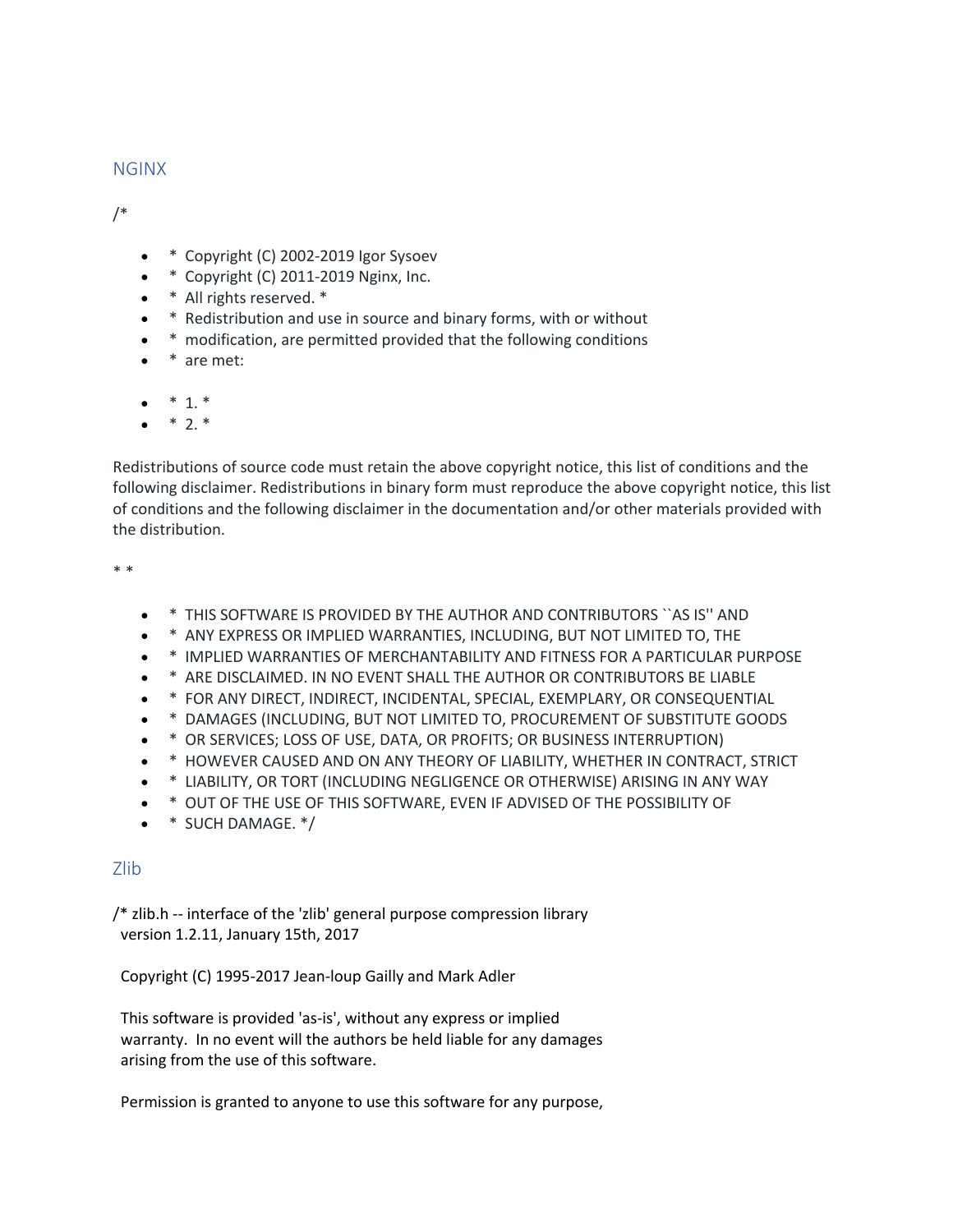including commercial applications, and to alter it and redistribute it freely, subject to the following restrictions:

- 1. The origin of this software must not be misrepresented; you must not claim that you wrote the original software. If you use this software in a product, an acknowledgment in the product documentation would be appreciated but is not required.
- 2. Altered source versions must be plainly marked as such, and must not be misrepresented as being the original software.
- 3. This notice may not be removed or altered from any source distribution.

 Jean-loup Gailly Mark Adler jloup@gzip.org madler@alumni.caltech.edu

\*/

# **OpenSSL**

/\* ==================================================================== \* Copyright (c) 1998-2019 The OpenSSL Project. All rights reserved. \* \* Redistribution and use in source and binary forms, with or without \* modification, are permitted provided that the following conditions \* are met: \* \* 1. Redistributions of source code must retain the above copyright notice, this list of conditions and the following disclaimer. \* \* 2. Redistributions in binary form must reproduce the above copyright \* notice, this list of conditions and the following disclaimer in \* the documentation and/or other materials provided with the \* distribution. \* \* 3. All advertising materials mentioning features or use of this \* software must display the following acknowledgment: \* "This product includes software developed by the OpenSSL Project \* for use in the OpenSSL Toolkit. (http://www.openssl.org/)" \* \* 4. The names "OpenSSL Toolkit" and "OpenSSL Project" must not be used to \* endorse or promote products derived from this software without \* prior written permission. For written permission, please contact \* openssl-core@openssl.org. \* \* 5. Products derived from this software may not be called "OpenSSL" \* nor may "OpenSSL" appear in their names without prior written \* permission of the OpenSSL Project. \*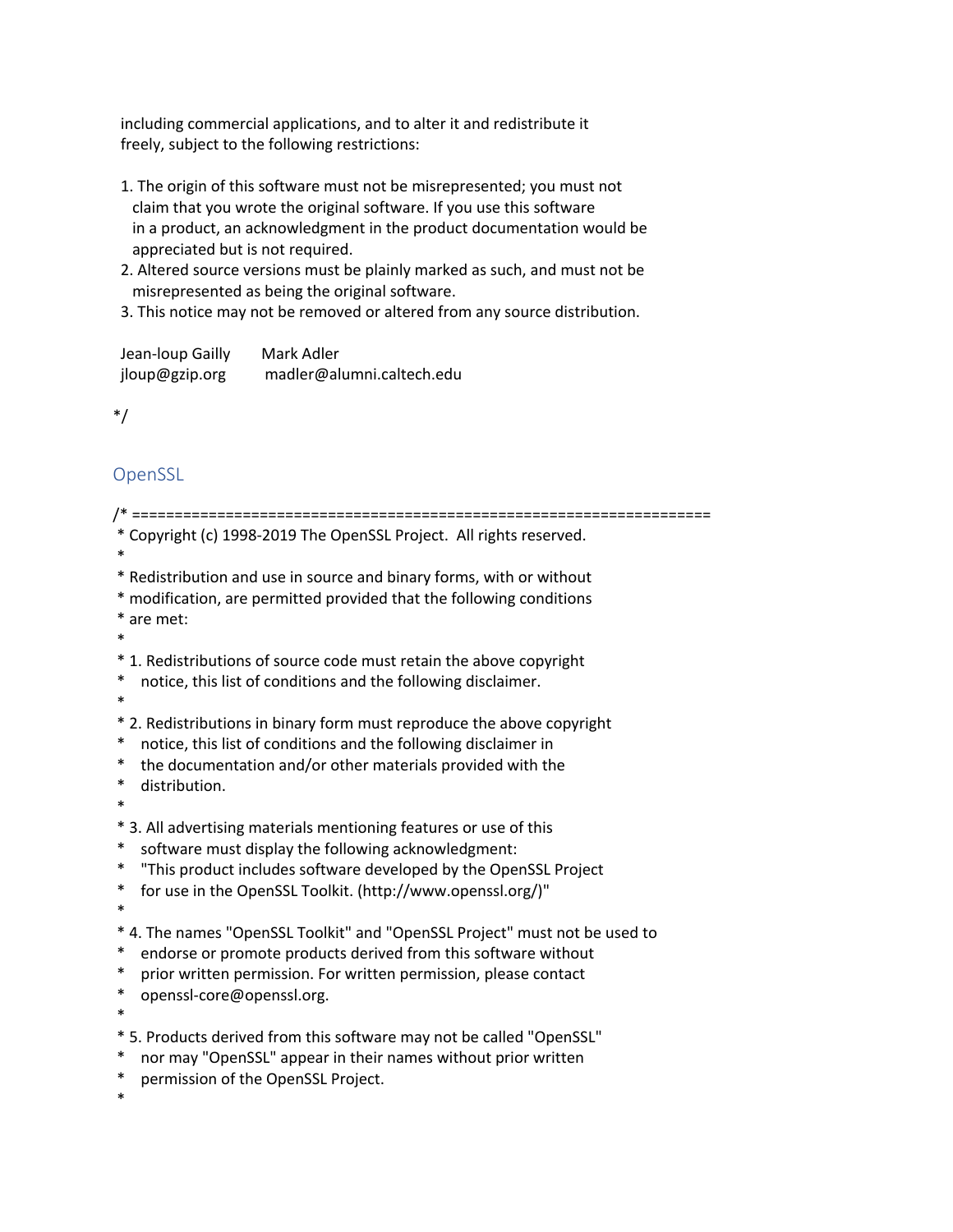\* 6. Redistributions of any form whatsoever must retain the following

- \* acknowledgment:
- \* "This product includes software developed by the OpenSSL Project
- \* for use in the OpenSSL Toolkit (http://www.openssl.org/)"
- \*

\* THIS SOFTWARE IS PROVIDED BY THE OpenSSL PROJECT ``AS IS'' AND ANY

\* EXPRESSED OR IMPLIED WARRANTIES, INCLUDING, BUT NOT LIMITED TO, THE

\* IMPLIED WARRANTIES OF MERCHANTABILITY AND FITNESS FOR A PARTICULAR

\* PURPOSE ARE DISCLAIMED. IN NO EVENT SHALL THE OpenSSL PROJECT OR

\* ITS CONTRIBUTORS BE LIABLE FOR ANY DIRECT, INDIRECT, INCIDENTAL,

- \* SPECIAL, EXEMPLARY, OR CONSEQUENTIAL DAMAGES (INCLUDING, BUT
- \* NOT LIMITED TO, PROCUREMENT OF SUBSTITUTE GOODS OR SERVICES;
- \* LOSS OF USE, DATA, OR PROFITS; OR BUSINESS INTERRUPTION)

\* HOWEVER CAUSED AND ON ANY THEORY OF LIABILITY, WHETHER IN CONTRACT,

- \* STRICT LIABILITY, OR TORT (INCLUDING NEGLIGENCE OR OTHERWISE)
- \* ARISING IN ANY WAY OUT OF THE USE OF THIS SOFTWARE, EVEN IF ADVISED
- \* OF THE POSSIBILITY OF SUCH DAMAGE.

\* ====================================================================

\*

\* This product includes cryptographic software written by Eric Young

- \* (eay@cryptsoft.com). This product includes software written by Tim
- \* Hudson (tjh@cryptsoft.com).
- \* \*/

# Cpprestsdk, spdlog

The MIT License (MIT)

Copyright (c) Microsoft Corporation

All rights reserved.

Permission is hereby granted, free of charge, to any person obtaining a copy of this software and associated documentation files (the "Software"), to deal in the Software without restriction, including without limitation the rights to use, copy, modify, merge, publish, distribute, sublicense, and/or sell copies of the Software, and to permit persons to whom the Software is furnished to do so, subject to the following conditions:

The above copyright notice and this permission notice shall be included in all copies or substantial portions of the Software.

THE SOFTWARE IS PROVIDED "AS IS", WITHOUT WARRANTY OF ANY KIND, EXPRESS OR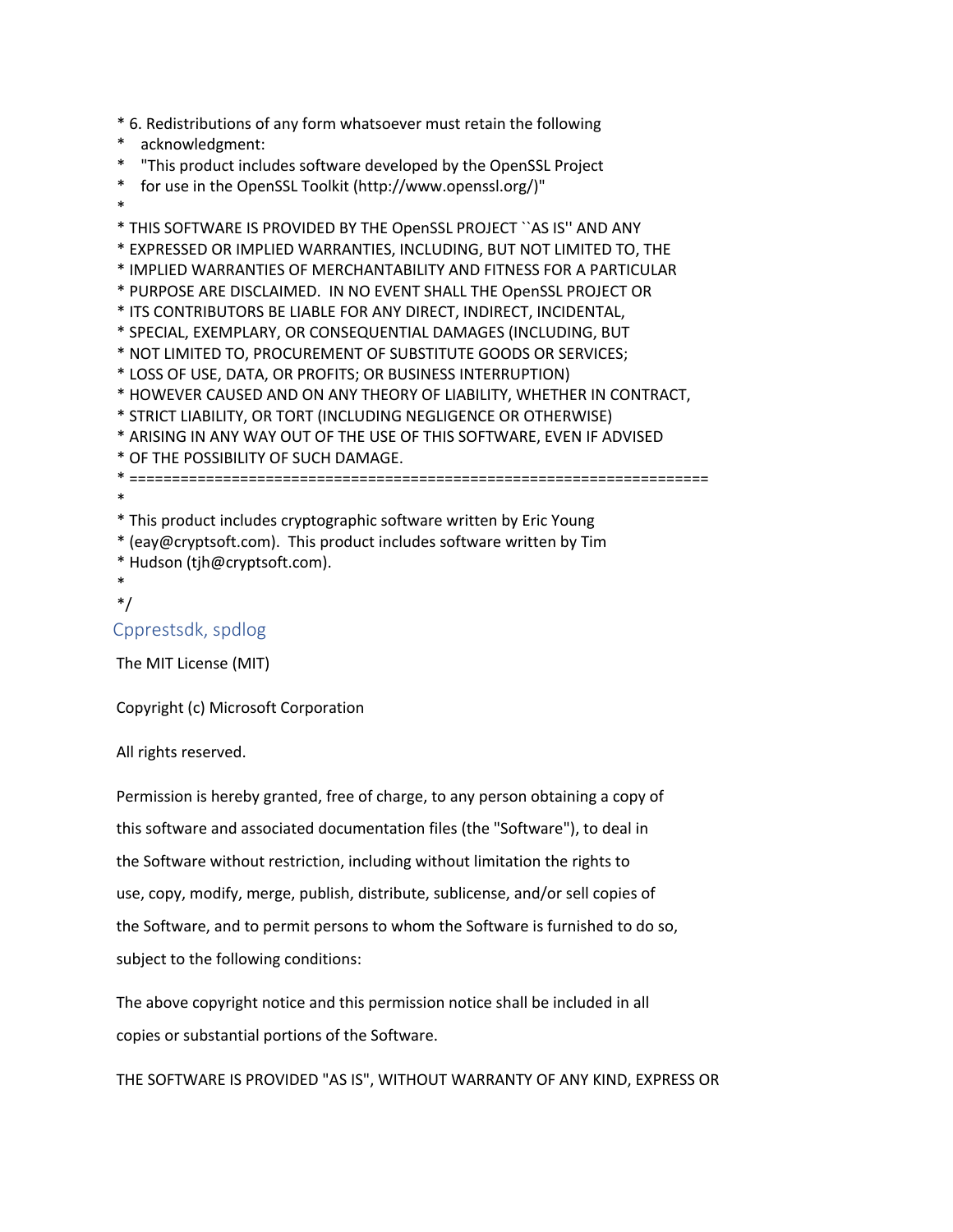IMPLIED, INCLUDING BUT NOT LIMITED TO THE WARRANTIES OF MERCHANTABILITY, FITNESS FOR A PARTICULAR PURPOSE AND NONINFRINGEMENT. IN NO EVENT SHALL THE AUTHORS OR COPYRIGHT HOLDERS BE LIABLE FOR ANY CLAIM, DAMAGES OR OTHER LIABILITY, WHETHER IN AN ACTION OF CONTRACT, TORT OR OTHERWISE, ARISING FROM, OUT OF OR IN CONNECTION WITH THE SOFTWARE OR THE USE OR OTHER DEALINGS IN THE SOFTWARE

## Boost

Boost Software License - Version 1.0 - August 17th, 2003

Permission is hereby granted, free of charge, to any person or organization obtaining a copy of the software and accompanying documentation covered by this license (the "Software") to use, reproduce, display, distribute, execute, and transmit the Software, and to prepare derivative works of the Software, and to permit third-parties to whom the Software is furnished to do so, all subject to the following:

The copyright notices in the Software and this entire statement, including the above license grant, this restriction and the following disclaimer, must be included in all copies of the Software, in whole or in part, and all derivative works of the Software, unless such copies or derivative works are solely in the form of machine-executable object code generated by a source language processor.

THE SOFTWARE IS PROVIDED "AS IS", WITHOUT WARRANTY OF ANY KIND, EXPRESS OR IMPLIED, INCLUDING BUT NOT LIMITED TO THE WARRANTIES OF MERCHANTABILITY, FITNESS FOR A PARTICULAR PURPOSE, TITLE AND NON-INFRINGEMENT. IN NO EVENT SHALL THE COPYRIGHT HOLDERS OR ANYONE DISTRIBUTING THE SOFTWARE BE LIABLE FOR ANY DAMAGES OR OTHER LIABILITY, WHETHER IN CONTRACT, TORT OR OTHERWISE, ARISING FROM, OUT OF OR IN CONNECTION WITH THE SOFTWARE OR THE USE OR OTHER DEALINGS IN THE SOFTWARE.

## WebSocketpp

### Main Library:

Copyright (c) 2014, Peter Thorson. All rights reserved.

Redistribution and use in source and binary forms, with or without

modification, are permitted provided that the following conditions are met:

\* Redistributions of source code must retain the above copyright

notice, this list of conditions and the following disclaimer.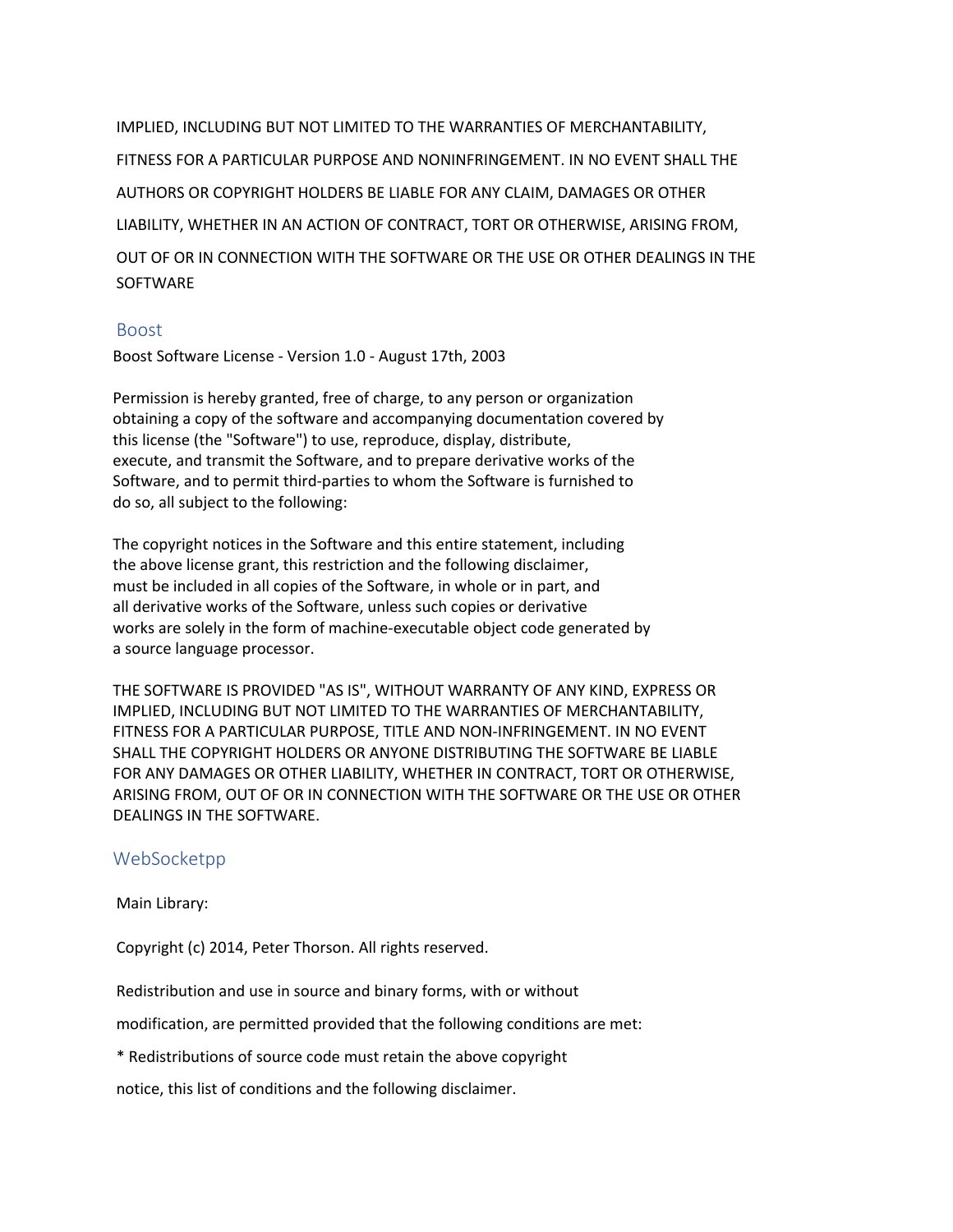\* Redistributions in binary form must reproduce the above copyright notice, this list of conditions and the following disclaimer in the documentation and/or other materials provided with the distribution. \* Neither the name of the WebSocket++ Project nor the names of its contributors may be used to endorse or promote products derived from this software without specific prior written permission.

THIS SOFTWARE IS PROVIDED BY THE COPYRIGHT HOLDERS AND CONTRIBUTORS "AS IS" AND ANY EXPRESS OR IMPLIED WARRANTIES, INCLUDING, BUT NOT LIMITED TO, THE IMPLIED WARRANTIES OF MERCHANTABILITY AND FITNESS FOR A PARTICULAR PURPOSE ARE DISCLAIMED. IN NO EVENT SHALL PETER THORSON BE LIABLE FOR ANY DIRECT, INDIRECT, INCIDENTAL, SPECIAL, EXEMPLARY, OR CONSEQUENTIAL DAMAGES (INCLUDING, BUT NOT LIMITED TO, PROCUREMENT OF SUBSTITUTE GOODS OR SERVICES; LOSS OF USE, DATA, OR PROFITS; OR BUSINESS INTERRUPTION) HOWEVER CAUSED AND ON ANY THEORY OF LIABILITY, WHETHER IN CONTRACT, STRICT LIABILITY, OR TORT (INCLUDING NEGLIGENCE OR OTHERWISE) ARISING IN ANY WAY OUT OF THE USE OF THIS SOFTWARE, EVEN IF ADVISED OF THE POSSIBILITY OF SUCH DAMAGE.

Bundled Libraries:

\*\*\*\*\*\* Base 64 Library (base64/base64.hpp) \*\*\*\*\*\*

base64.hpp is a repackaging of the base64.cpp and base64.h files into a single header suitable for use as a header only library. This conversion was done by Peter Thorson (webmaster@zaphoyd.com) in 2012. All modifications to the code are redistributed under the same license as the original, which is listed below.

#### base64.cpp and base64.h

#### Copyright (C) 2004-2008 René Nyffenegger

This source code is provided 'as-is', without any express or implied warranty. In no event will the author be held liable for any damages arising from the use of this software.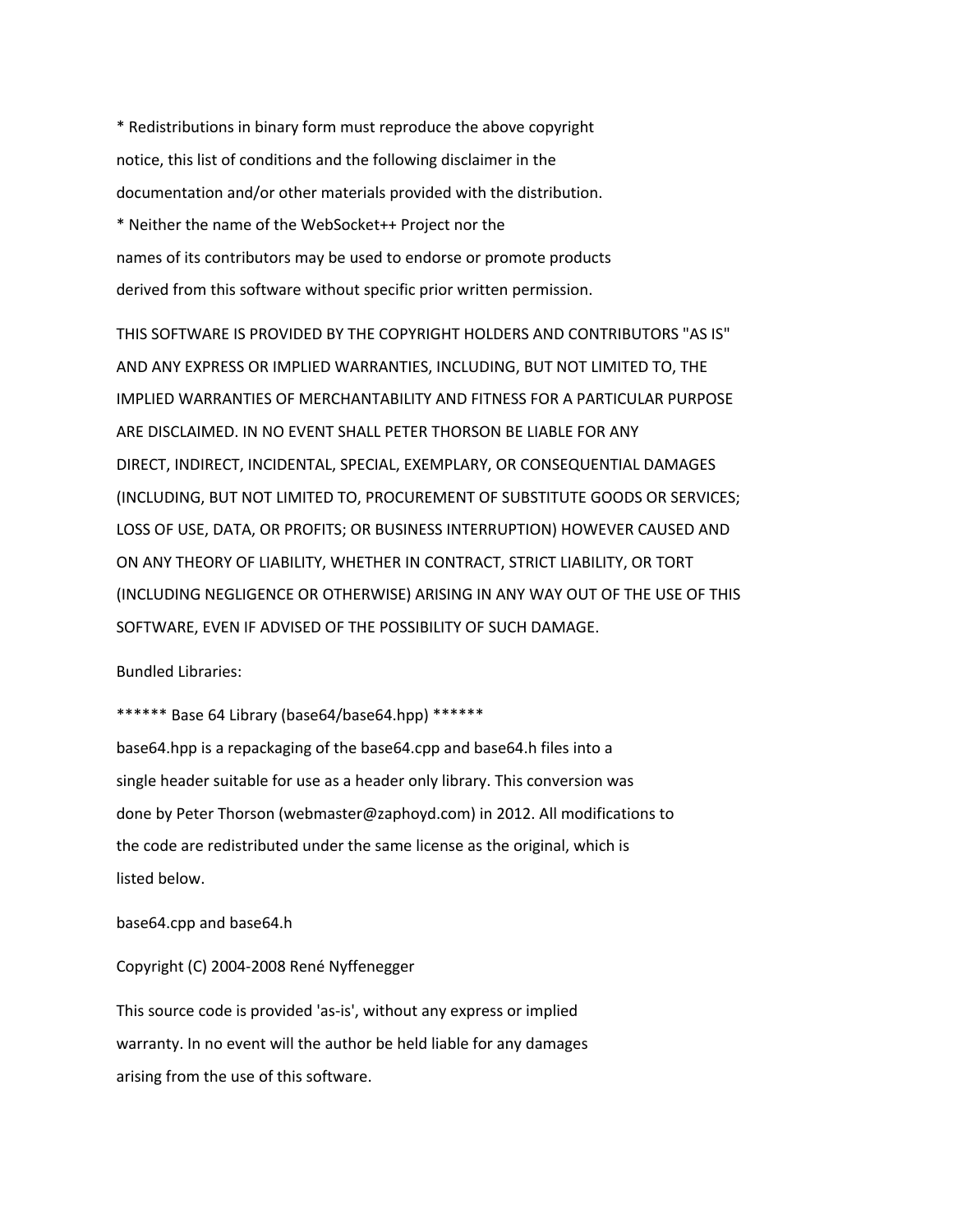Permission is granted to anyone to use this software for any purpose, including commercial applications, and to alter it and redistribute it freely, subject to the following restrictions:

1. The origin of this source code must not be misrepresented; you must not claim that you wrote the original source code. If you use this source code in a product, an acknowledgment in the product documentation would be appreciated but is not required.

2. Altered source versions must be plainly marked as such, and must not be misrepresented as being the original source code.

3. This notice may not be removed or altered from any source distribution.

René Nyffenegger rene.nyffenegger@adp-gmbh.ch

\*\*\*\*\*\* SHA1 Library (sha1/sha1.hpp) \*\*\*\*\*\*

sha1.hpp is a repackaging of the sha1.cpp and sha1.h files from the shallsha1 library (http://code.google.com/p/smallsha1/) into a single header suitable for use as a header only library. This conversion was done by Peter Thorson (webmaster@zaphoyd.com) in 2013. All modifications to the code are redistributed under the same license as the original, which is listed below.

Copyright (c) 2011, Micael Hildenborg

All rights reserved.

Redistribution and use in source and binary forms, with or without modification, are permitted provided that the following conditions are met:

\* Redistributions of source code must retain the above copyright notice, this list of conditions and the following disclaimer.

\* Redistributions in binary form must reproduce the above copyright notice, this list of conditions and the following disclaimer in the documentation and/or other materials provided with the distribution.

\* Neither the name of Micael Hildenborg nor the

names of its contributors may be used to endorse or promote products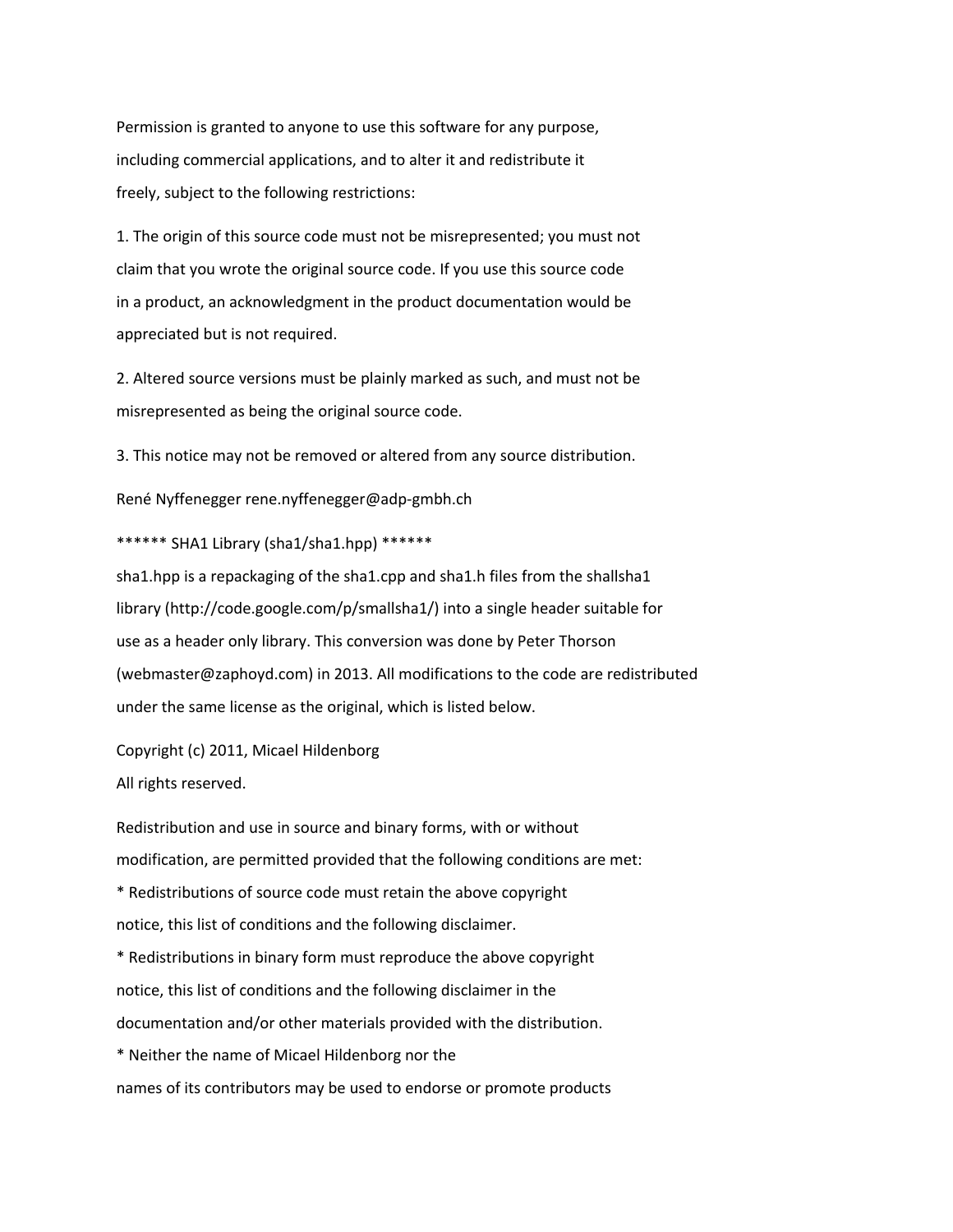derived from this software without specific prior written permission.

THIS SOFTWARE IS PROVIDED BY Micael Hildenborg ''AS IS'' AND ANY EXPRESS OR IMPLIED WARRANTIES, INCLUDING, BUT NOT LIMITED TO, THE IMPLIED WARRANTIES OF MERCHANTABILITY AND FITNESS FOR A PARTICULAR PURPOSE ARE DISCLAIMED. IN NO EVENT SHALL Micael Hildenborg BE LIABLE FOR ANY DIRECT, INDIRECT, INCIDENTAL, SPECIAL, EXEMPLARY, OR CONSEQUENTIAL DAMAGES (INCLUDING, BUT NOT LIMITED TO, PROCUREMENT OF SUBSTITUTE GOODS OR SERVICES; LOSS OF USE, DATA, OR PROFITS; OR BUSINESS INTERRUPTION) HOWEVER CAUSED AND ON ANY THEORY OF LIABILITY, WHETHER IN CONTRACT, STRICT LIABILITY, OR TORT (INCLUDING NEGLIGENCE OR OTHERWISE) ARISING IN ANY WAY OUT OF THE USE OF THIS SOFTWARE, EVEN IF ADVISED OF THE POSSIBILITY OF SUCH DAMAGE.

\*\*\*\*\*\* MD5 Library (common/md5.hpp) \*\*\*\*\*\*

md5.hpp is a reformulation of the md5.h and md5.c code from http://www.opensource.apple.com/source/cups/cups-59/cups/md5.c to allow it to function as a component of a header only library. This conversion was done by Peter Thorson (webmaster@zaphoyd.com) in 2012 for the WebSocket++ project. The changes are released under the same license as the original (listed below)

Copyright (C) 1999, 2002 Aladdin Enterprises. All rights reserved.

This software is provided 'as-is', without any express or implied warranty. In no event will the authors be held liable for any damages arising from the use of this software.

Permission is granted to anyone to use this software for any purpose, including commercial applications, and to alter it and redistribute it freely, subject to the following restrictions:

1. The origin of this software must not be misrepresented; you must not claim that you wrote the original software. If you use this software in a product, an acknowledgment in the product documentation would be appreciated but is not required.